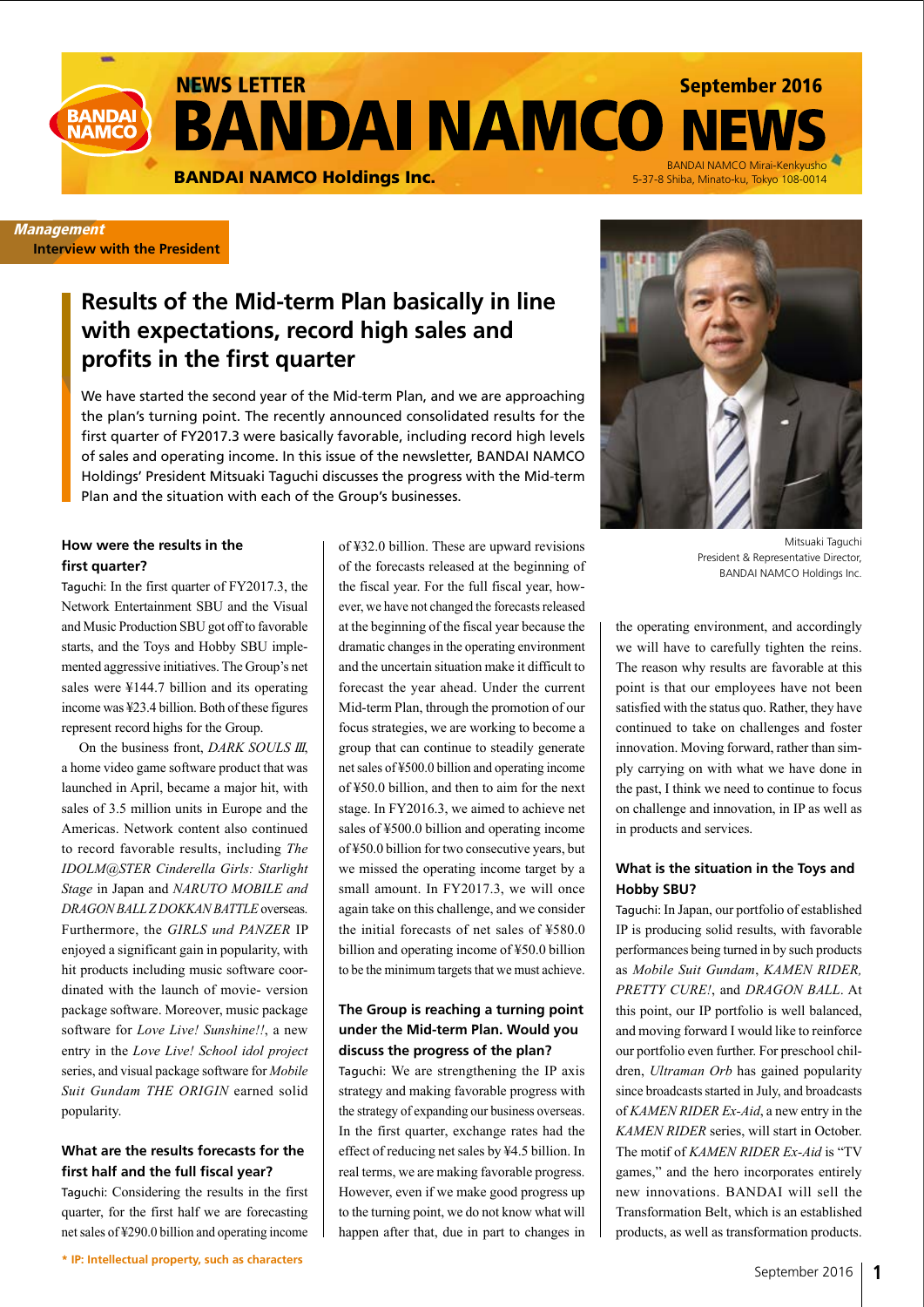year we will roll out toys, stuffed toys, sundries, and a wide range of other products in in conjunction with the opening of Disney/Pixar's *Finding Dory* film in many countries. Other new IP includes *Miraculous*, an animation for girls that is currently being broadcast in North America, South America, Europe, and other markets and is achieving top-class viewership rates for a children's program. We plan to launch a range of toys from summer, and we have very high expectations for *Miraculous*.

In Asia, *Mobile Suit Gundam* continues to record favorable results. In addition to online distribution of visual products from GUNDAM. INFO, which is a *Gundam* information site, we are holding events that are finely tuned to the characteristics of each region. In these ways, the world of *Gundam* is reaching customers in local communities, and we are fostering the identification of the *Gundam* IP with *Gundam* plastic models. I believe that this is one of the reasons why the market continues to steadily expand.

# **Further strengthening the IP portfolio in Japan and overseas**

#### **What is the status of the Network Entertainment Business?**

Taguchi: In home video game software in Europe and the Americas, *DRAGON BALL XENOVERSE* was launched in February 2015 and continues to enjoy repeat sales. *DRAGON BALL XENOVERSE 2* product, will be launched in fall 2016. The announcement of this launch has also garnered substantial attention overseas, demonstrating how *DRAGON BALL* fan groups continue to expand overseas. *DRAGON BALL* also has a smartphone game application that is distributed worldwide and is earning support. Moving forward, we will continue to firmly

> *DARK SOULS III* has become a major hit overseas, with sales of 3.5 million units.

# **Addressing the diverse needs of customers by taking on challenges from a variety of angles, including IP and virtual reality**



©創通・サンライズ *Mobile Suit Gundam* series plastic models have earned continued popularity under the implementation of initiatives at the same time in Japan and the rest of Asia.

# DARK SOULS III

In addition, for elementary school students, broadcasts of *Heybot!*, a new program produced by BANDAI NAMCO Pictures. In this animation, the hero is a robot. There are many jokes, and it is also enjoyable for adults to watch. We have high expectations for *Heybot!*

Moreover, since broadcasts began in 1999, *Digimon* has been popular with a wide range of age groups for many years. Broadcasts of *Digimon Universe App Monsters* will start from October. For both *Heybot!* and *Digimon*, we plan to create products through Groupwide initiatives, such as facilitating entertainment through the coordinated use of toys and games. Formerly, *Digimon* was also very popular overseas. I think that *Digimon* has the potential to succeed not only in Japan but also overseas, and accordingly we will work to carefully nurture this IP.

#### **What is the situation for the Toys and Hobby business overseas?**

Taguchi: In Europe and the Americas, the *Power Rangers* series is our core IP, and *Power Rangers Super Dino Charge*, which is a remake of *Zyuden Sentai Kyoryuger*, continues to record favorable results, centered on North America.

A *Power Rangers* movie is also planned for March 2017, and we are currently making preparations for that release. In addition, this provide products and services for this established IP, both in Japan and overseas. In game applications and other network content, there is growing demand overseas for games using Japanese IP, and this is an opportunity for us to open up significant markets. Accordingly, in addition to our title lineup, we will also work to expand the regions in which we provide online distribution.

Moreover, for *Tekken*, we recently introduced *Tekken 7 FATED RETRIBUTION*, an arcade game machine. In home video game software, we plan to release a new *Tekken* title in spring 2017, and moving forward we will continue

# $\blacklozenge$  Products that made a contribution in the first quarter

## **What is the situation in the amusement facilities business?**

Taguchi: Performance has been favorable at existing facilities in Japan, and results are up year on year. I believe that this performance is the result of our efforts to continually provide fresh, new things, such as prizes and events. This applies to the VR experience facility I mentioned a moment ago, and NAMCO is also implementing a range of initiatives, such as providing cola-flavored potato chips and potato-chip-flavored cola on a limited-time basis and launching *Indoor Seaside Kid's Beach*, which uses BANDAI NAMCO Entertainment's latest technology to enable customers to experience seashore amusement. These initiatives have been made possible by implementing trials from a variety of directions, including IP and virtual reality, and reproducing customers diverse needs in facilities, and we will make more proposals of this type in the future. Arcade game machines are an important type of content for amusement facilities, and moving forward we will strive to offer initiatives that combine places and content and leverage the distinct strengths of the BANDAI NAMCO Group. The Act on



*GIRLS und PANZER* has achieved strong popularity, centered on visual packaged software ©GIRLS und PANZER Film Projekt

working to build up this IP.

In addition, in conjunction with the launch of the PS VR, which is scheduled for October, we will launch *Summer Lesson: Hikari Miyamoto Seven Days Room* and *THE IDOLM@STER CINDERELLA GIRLS: Viewing Revolution*. These titles will be launched at the same time as the PS VR. *Summer Lesson* will utilize virtual reality to enable users to communicate with characters as if they were really there, and it is already the focus of high expectations. Moreover, *IDOLM@STER* enables users to experience a life stage overflowing with realism while they are in their own homes.

Moving forward, the BANDAI NAMCO Group will continue to take on the challenge of development in the field of virtual reality.

# **Doing our utmost to advance the Mid-term Plan and meet the expectations of the Group and its IP fans**

## *Project i Can***, a Topic of Conversation**

Taguchi: In Odaiba, Tokyo, we have opened the *VR ZONE Project i Can* as a laboratory for the enjoyment of virtual reality. This project has been opened on a limited-time basis, from April to October 2016, and all of the available times have already been reserved. The project offers different types of VR activities, such as walking along a board protruding from a high-rise building and piloting a robot. Each of these is highly immersive and the play experience is fun not only for those playing the game but also for those watching the player.

The technologies and know-how that we cultivate through this project will be used in a variety of business development initiatives in the future and will help us to remain at the forefront of the industry.

Control and Improvement of Amusement Business, etc. (Amusement Businesses Law) was recently revised, and it is now possible for children to enter amusement facilities up to 10:00 pm if they are accompanied by a parent or guardian. Previously, they could not enter after 6:00 pm, so for the industry this will be a definite improvement. There is no question that there are needs for families who want to enjoy entertainment after they eat dinner, and accordingly we will consider safe, secure, user-friendly services that become a part of modern lifestyles.

#### **How about Visual and Music Production SBU?**

Taguchi: *Love Live! School idol project* has become a major hit, and the new TV animation *Love Live! Sunshine!!* has been started. It has received an extremely favorable evaluation, including from existing fans. Music package software is already on sale, and support from users is so strong that it would not be an exaggeration to say that it has taken off like a rocket. The quality of the TV broadcasts has also been highly evaluated, and I think that the new *Love Live! School idol project* series has made an excellent start.

For *Mobile Suit Gundam*, we have implemented target strategies in line with various customer groups, and for older customers we are providing *Mobile Suit Gundam* Unicorn and *Mobile Suit Gundam THE ORIGIN*. For younger customers, broadcasts of the second season of *Mobile Suit Gundam: Iron-Blooded Orphans* will start from October, and we will strive to capture *Gundam* fans in Japan and overseas. In addition, in the visual and music products field, the media window for enjoyment of IP is rapidly diversifying from the conventional packaged software to a wide range of options, including online distribution, live events, stage versions, and live viewings. Moving forward, we will implement media window strategies without limiting ourselves to existing models.

## **Do you have a message for shareholders?**

Taguchi: At the recent shareholders' meeting, I had a strong sense that our shareholders were fans of the BANDAI NAMCO Group and of our IP. We will do our utmost to advance the Mid-term Plan so that everyone can realize their expectations and their dreams. I would like to ask for your continued support as we move forward.

©BANDAI NAMCO Entertainment Inc. ©2011-2016 FromSoftware, Inc.